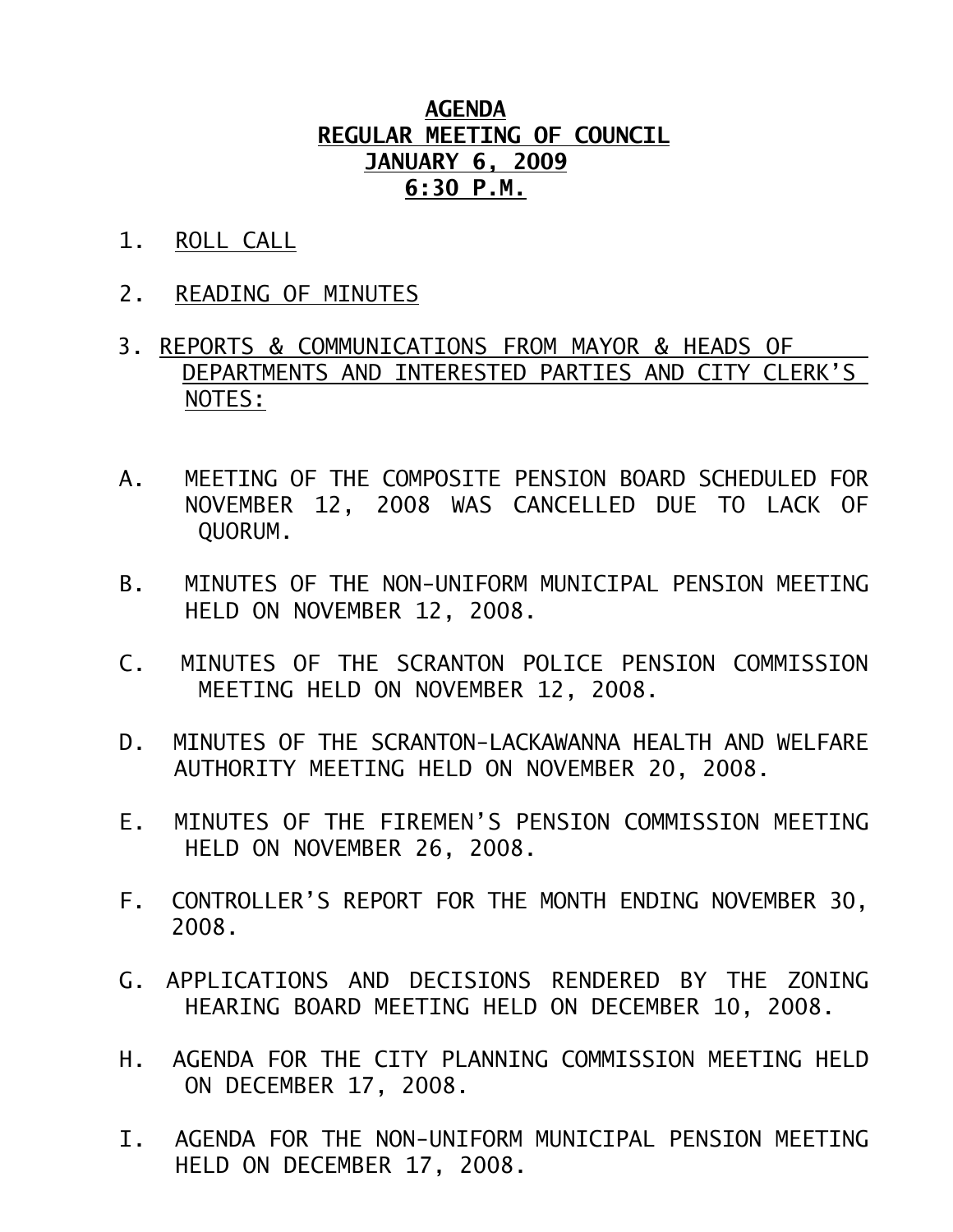- J. TAX COLLECTION COMPARISON REPORTS RECEIVED FROM THE SINGLE TAX OFFICE ON DECEMBER 24, 2008.
- K. TAX COLLECTION COMPARISON REPORTS RECEIVED FROM THE SINGLE TAX OFFICE ON DECEMBER 30, 2008
- L. AGENDA FOR THE ZONING HEARING BOARD MEETING TO BE HELD ON JANUARY 14, 2009.
- 4. CITIZENS PARTICIPATION
- 5. INTRODUCTION OF ORDINANCES, RESOLUTIONS, APPOINTMENTS AND/OR RE-APPOINTMENTS TO BOARDS & COMMISSIONS. MOTIONS & REPORTS OF COMMITTEES:

A.

MOTIONS

 $B<sub>z</sub>$ 

 FOR INTRODUCTION – AN ORDINANCE – AMENDING FILE OF THE COUNCIL NO. 8, 1976, ENTITLED "AN ORDINANCE (AS AMENDED) PROVIDING FOR THE GENERAL REVENUE BY IMPOSING A TAX AT THE RATE OF TWO (2) MILLS UPON THE PRIVILEGE OF OPERATING OR CONDUCTING BUSINESS IN THE CITY OF SCRANTON AS MEASURED BY THE GROSS RECEIPTS THEREFROM; REQUIRING REGISTRATION AND PAYMENT OF THE TAX AS CONDITION TO THE CONDUCTING OF SUCH BUSINESS; PROVIDING FOR THE LEVY AND COLLECTION OF SUCH TAX; PRESCRIBING SUCH REQUIREMENTS FOR RETURNS AND RECORDS; CONFERRING POWERS AND DUTIES UPON THE TAX COLLECTOR; AND IMPOSING PENALTIES", BY IMPOSING THE BUSINESS PRIVILEGE TAX AT THE RATE OF ONE (1) MILL FOR CALENDAR YEAR 2009.

 C. FOR INTRODUCTION – AN ORDINANCE – AMENDING FILE OF THE COUNCIL NO. 17, 1994 ENTITLED "AN ORDINANCE (AS AMENDED) AUTHORIZING THE GOVERNING BODY OF THE CITY OF SCRANTON TO ENACT 'A WASTE DISPOSAL AND COLLECTION FEE' FOR THE PURPOSE OF RAISING REVENUE TO COVER THE WASTE DISPOSAL AND COLLECTION COSTS INCURRED BY THE CITY OF SCRANTON FOR THE DISPOSAL OF REFUSE", BY IMPOSING A WASTE DISPOSAL AND COLLECTION FEE OF \$178.00 FOR THE

3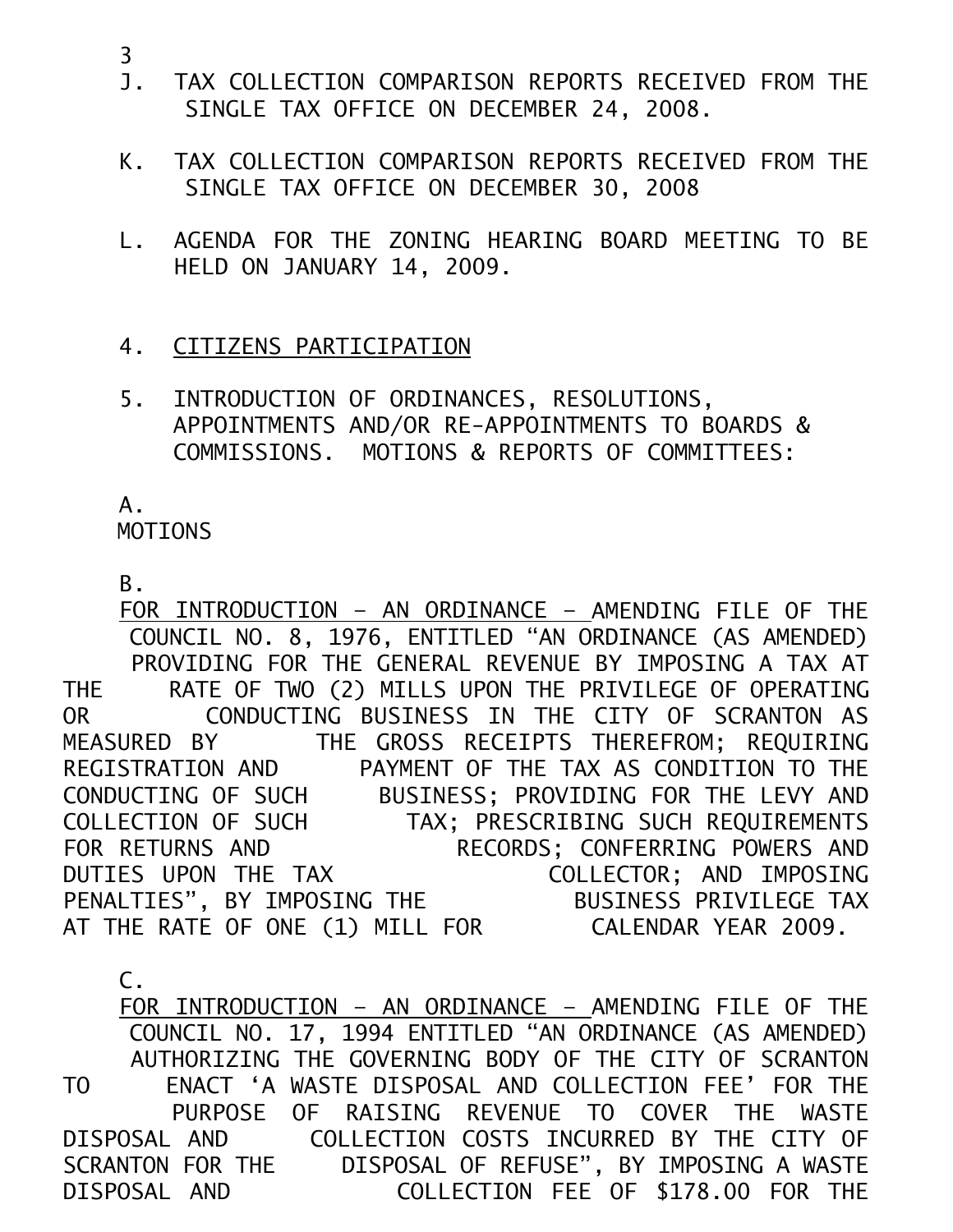CALENDAR YEAR 2009.

 5. D.

 FOR INTRODUCTION – AN ORDINANCE – AMENDING FILE OF THE COUNCIL NO. 100, 1976, ENTITLED "AN ORDINANCE (AS AMENDED) LEVYING GENERAL AND SPECIAL TAXES FOR THE FISCAL YEAR 1977", BY SETTING THE MILLAGE FOR THE YEAR 2009.

E.

 FOR INTRODUCTION – AN ORDINANCE – AMENDING FILE OF THE COUNCIL NO. 11, 1976, ENTITLED "AN ORDINANCE (AS AMENDED) ENACTING, IMPOSING A TAX FOR GENERAL REVENUE PURPOSES IN THE AMOUNT OF TWO PERCENT (2%) ON EARNED INCOME AND NET PROFITS ON PERSONS, INDIVIDUALS, ASSOCIATIONS AND BUSINESSES WHO ARE RESIDENTS OF THE CITY OF SCRANTON, OR NON-RESIDENTS OF THE CITY OF SCRANTON, FOR WORK DONE, SERVICES PERFORMED OR BUSINESS CONDUCTED WITHIN THE CITY OF SCRANTON, REQUIRING THE FILING OF RETURNS BY TAXPAYERS SUBJECT TO THE TAX; REQUIRING EMPLOYERS TO COLLECT THE TAX AT SOURCE; PROVIDING FOR THE ADMINISTRATION, COLLECTION AND ENFORCEMENT OF THE SAID TAX; AND IMPOSING PENALTIES FOR THE VIOLATIONS", BY IMPOSING THE WAGE TAX AT TWO AND FOUR TENTHS PERCENT (2.4%) ON EARNED INCOME FOR THE YEAR 2009 FOR RESIDENTS.

F.

 FOR INTRODUCTION – AN ORDINANCE – AMENDING FILE OF THE COUNCIL NO. 7, 1976, ENTITLED "AN ORDINANCE (AS AMENDED) IMPOSING A MERCANTILE LICENSE TAX OF 2 MILLS FOR THE YEAR 1976 AND ANNUALLY THEREAFTER UPON PERSONS ENGAGING IN CERTAIN OCCUPATIONS AND BUSINESSES THEREIN; PROVIDING FOR ITS LEVY AND COLLECTION AND FOR THE ISSUANCE OF MERCANTILE LICENSES; CONFERRING AND IMPOSING POWERS AND DUTIES UPON THE TAX COLLECTOR OF THE CITY OF SCRANTON; AND IMPOSING PENALTIES", BY IMPOSING THE MERCANTILE LICENSE TAX AT ONE (1) MILL FOR CALENDAR YEAR 2009.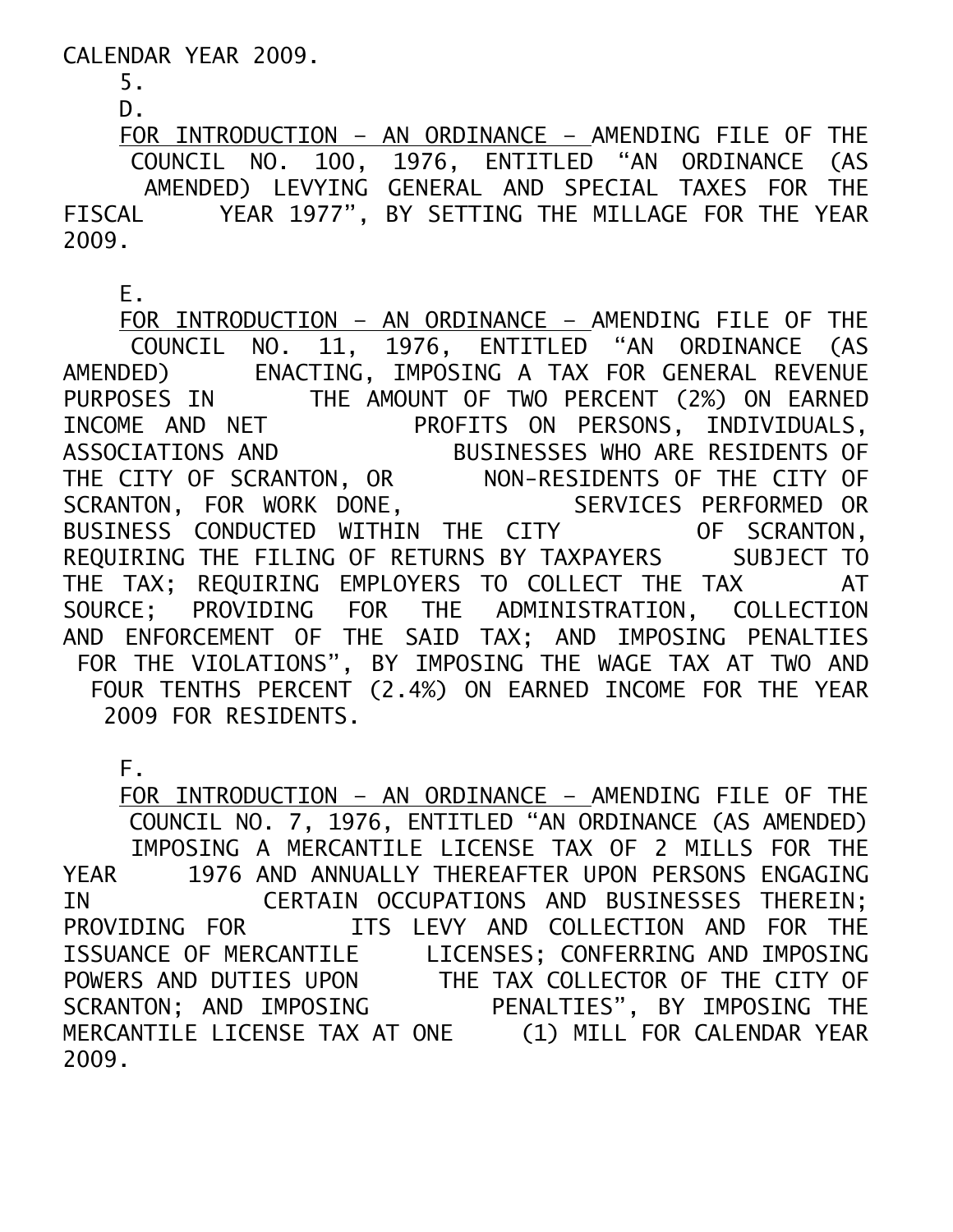G.

 FOR INTRODUCTION – AN ORDINANCE – AMENDING FILE OF THE COUNCIL NO. 6, 1976, ENTITLED "AN ORDINANCE (AS AMENDED) IMPOSING A TAX FOR GENERAL REVENUE PURPOSES ON THE TRANSFER OF REAL PROPERTY SITUATE WITHIN THE CITY OF SCRANTON; PRESCRIBING AND REGULATING THE METHOD OF EVIDENCING THE PAYMENT OF SUCH TAX; CONFERRING POWERS AND IMPOSING DUTIES UPON CERTAIN PERSONS, AND PROVIDING PENALTIES", BY IMPOSING THE RATE OF THE REALTY TRANSFER TAX AT TWO AND FIVE TENTHS PERCENT (2.5%) FOR CALENDAR YEAR 2009.

H.

 FOR INTRODUCTION – AN ORDINANCE – AMENDING FILE OF THE COUNCIL NO. 145 OF 2007 ENTITLED AN ORDINANCE RENAMING THE EMERGENCY AND MUNICIPAL SERVICES TAX ("EMST") TO LOCAL SERVICE TAX ("LST") AND BY IMPOSING A WITHHOLDING OF \$52.00 FOR THE CALENDAR YEAR 2009.

I.

 FOR INTRODUCTION – A RESOLUTION – ACCEPTING THE GIFT OF A POLICE VEHICLE, VIN NUMBER 2G1WF55K249348192 FROM POLICE OFFICER WILLIAM O'BRIEN FOR USE IN THE CITY'S FLEET PURSUANT TO A LEASE AGREEMENT BETWEEN THE CITY AND OFFICER WILLIAM O'BRIEN.

J.

 FOR INTRODUCTION – A RESOLUTION – AUTHORIZING THE MAYOR AND OTHER APPROPRIATE CITY OFFICIALS TO EXECUTE AND ENTER INTO A LEASE/POLICY AGREEMENT WITH OFFICER WILLIAM O'BRIEN, GOVERNING THE USE OF SCRANTON POLICE OFFICER O'BRIEN'S "PRIVATE CRUISER" AS DEFINED HEREIN.

K.

 FOR INTRODUCTION – A RESOLUTION – AUTHORIZING THE MAYOR AND OTHER APPROPRIATE CITY OFFICIALS TO EXECUTE AND ENTER INTO AN ASSIGNMENT AGREEMENT AUTHORIZING THE ASSIGNMENT OF ALL RIGHTS AND LIABILITIES UNDER THE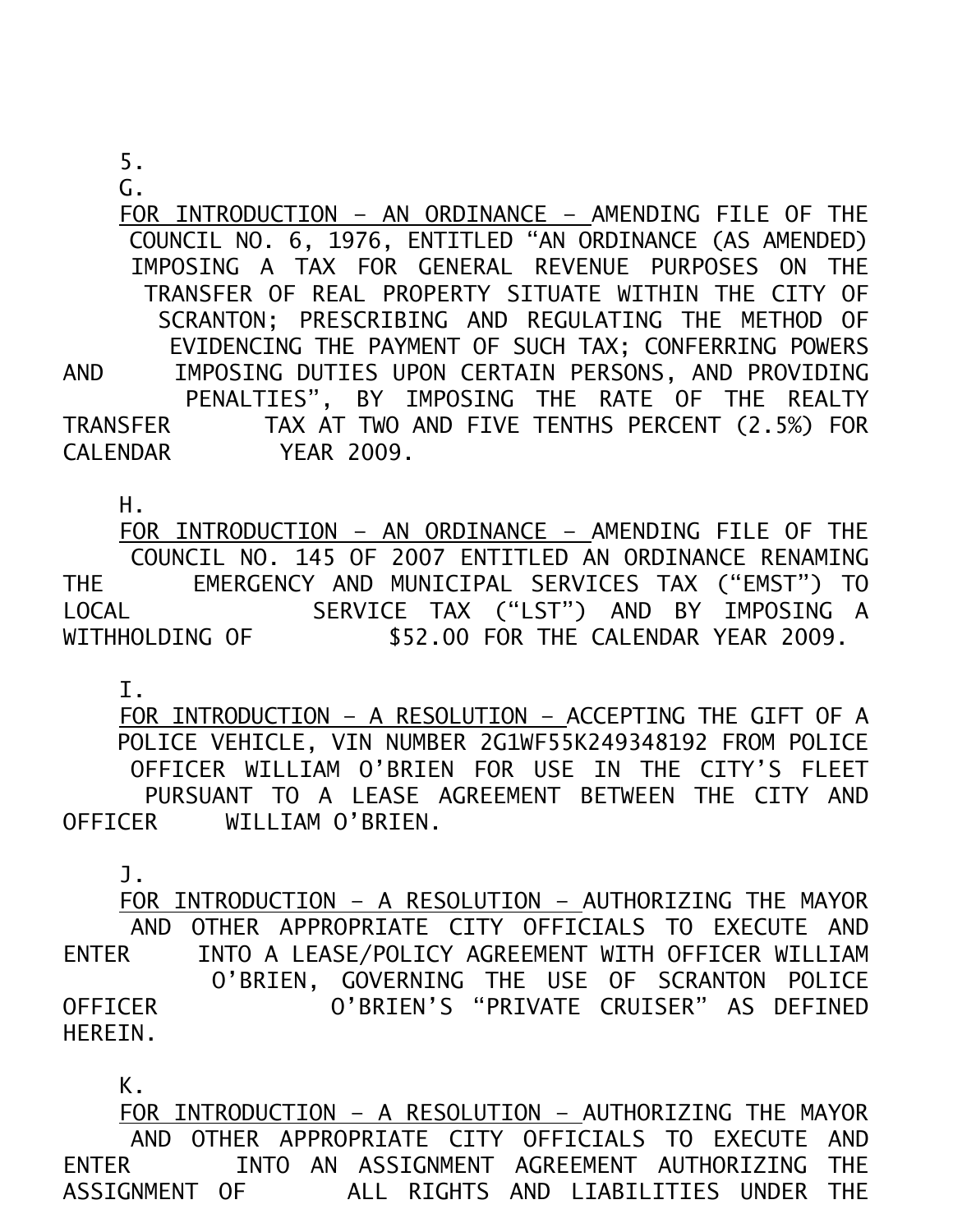## PRIVATE POLICE CRUISER LEASE OF OFFICER JOSEPH J. HARRIS TO OFFICER BRETT GRIFFITHS.

 5 L.

 FOR INTRODUCTION – A RESOLUTION – AUTHORIZING THE MAYOR AND OTHER APPROPRIATE CITY OFFICIALS FOR THE CITY OF SCRANTON TO ENTER INTO A LOAN AGREEMENT AND MAKE A LOAN FROM THE COMMERCIAL INDUSTRIAL REVOLVING LOAN PROGRAM, PROJECT NO. 08-150.20 IN AN AMOUNT NOT TO EXCEED \$25,000.00 TO JOHN D. MUROSKI, SR. D/B/A JOHN'SIGNS TO ASSIST AN ELIGIBLE PROJECT.

 M. FOR INTRODUCTION – A RESOLUTION – AUTHORIZING THE MAYOR AND OTHER APPROPRIATE CITY OFFICIALS FOR THE CITY OF SCRANTON TO ENTER INTO A SUBORDINATION AGREEMENT AND A MORTGAGE ASSUMPTION AGREEMENT TO FACILITATE THE SALE FROM 410-412 SPRUCE STREET, L.L.P. TO SCRANTON DOWNTOWN, LLC OF PROPERTY LOCATED AT 410-412 SPRUCE STREET, SCRANTON, PA, ON WHICH THE CITY OF SCRANTON HAS A RECORDED MORTGAGE DATED NOVEMBER 5, 2002 IN THE PRINCIPAL AMOUNT OF \$220,000.00.

N.

 FOR INTRODUCTION – A RESOLUTION – AUTHORIZING THE MAYOR AND OTHER APPROPRIATE CITY OFFICIALS TO APPLY FOR AND EXECUTE A GRANT FOR THE REDEVELOPMENT ASSISTANCE CAPITAL PROGRAM ("RACP") THROUGH THE COMMONWEALTH OF PENNSYLVANIA'S OFFICE OF THE BUDGET IN THE AMOUNT OF FOUR MILLION DOLLARS (\$4,000,000.00); IF THE APPLICATION IS SUCCESSFUL, ACCEPTING AND DISBURSING THE GRANT; AND COORDINATING THE USE OF THE GRANT FUNDS WITH "SCRANTON- CONNELL, LP AND ITS GENERAL PARTNER "SCRANTON-CONNELL GP, LLC".

O.

 FOR INTRODUCTION – A RESOLUTION – RE-APPOINTMENT OF JAMES MCDONNELL, 1432 SANDERSON AVENUE, SCRANTON, PENNSYLVANIA, 18509, TO THE BOARD OF THE SCRANTON RECREATION AUTHORITY. MR. MCDONNELL'S CURRENT TERM WILL EXPIRE ON DECEMBER 31, 2008 AND HIS NEW TERM WILL EXPIRE ON DECEMBER 31, 2013.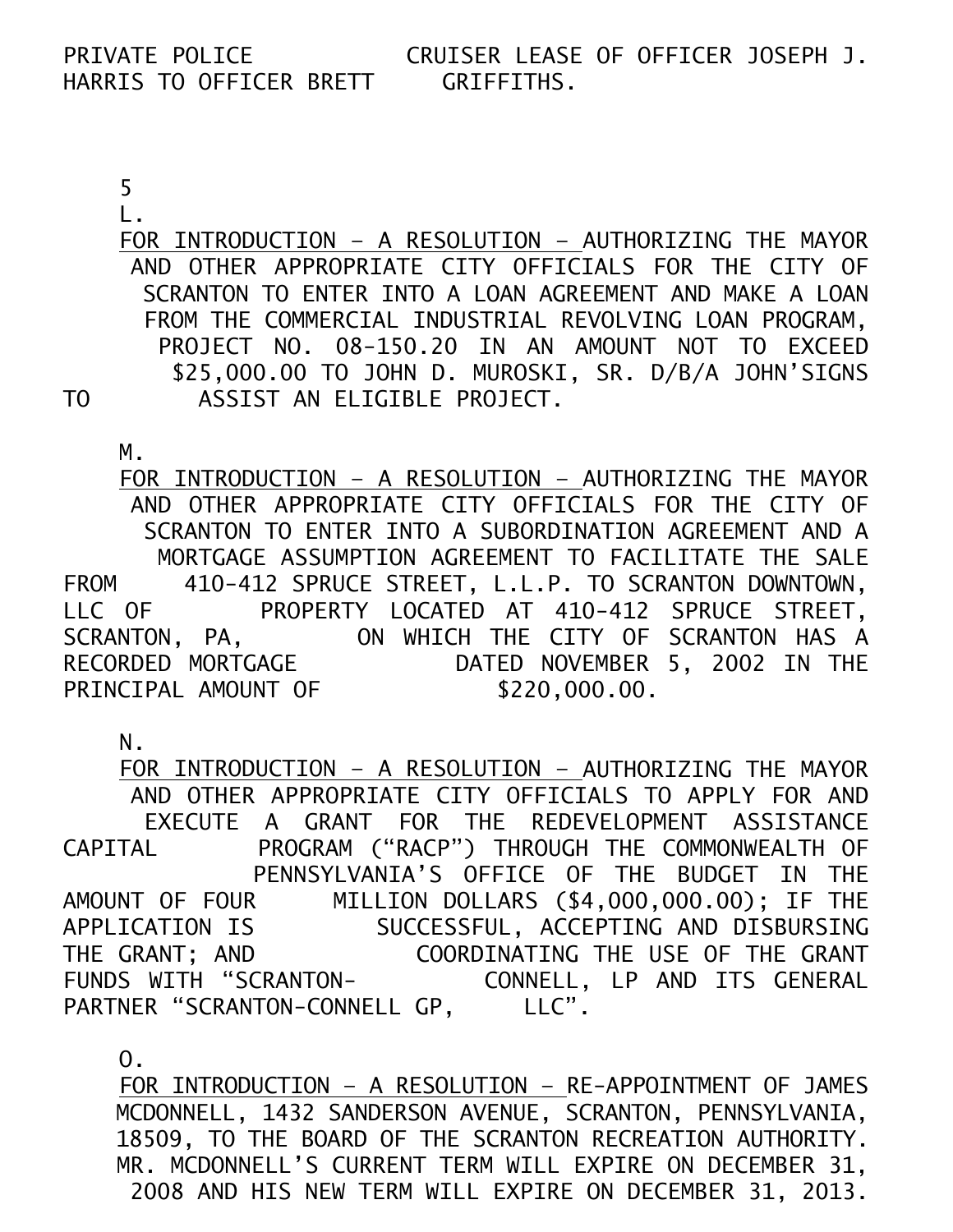5

P.

 FOR INTRODUCTION – A RESOLUTION – RE-APPOINTMENT OF MARY ELIZABETH MOYLAN, 1502 PITTSTON AVENUE, SCRANTON, PENNSYLVANIA, 18505, AS A MEMBER OF THE CITY PLANNING COMMISSION. MS. MOYLAN'S CURRENT TERM EXPIRED ON DECEMBER 31, 2008 AND HER NEW TERM WILL EXPIRE ON DECEMBER 31, 2013.

Q.

 FOR INTRODUCTION – A RESOLUTION – DESIGNATING THE CITY OF SCRANTON'S BUSINESS ADMINISTRATOR AS SCRANTON'S OPEN RECORDS OFFICER, TO RECEIVE REQUESTS FOR PUBLIC RECORDS, TO DIRECT REQUESTS TO APPROPRIATE PERSONNEL, TO TRACK SCRANTON'S PROGRESS IN RESPONDING TO REQUESTS, AND TO ISSUE INTERIM AND FINAL RESPONSES UNDER PENNSYLVANIA'S RIGHT-TO-KNOW LAW.

R.

 FOR INTRODUCTION – A RESOLUTION – DESIGNATING THE CITY OF SCRANTON'S FINANCE MANAGER TO ACT AS SCRANTON'S ALTERNATE OPEN RECORDS OFFICER TO RECEIVE REQUESTS FOR PUBLIC RECORDS, TO DIRECT REQUESTS TO APPROPRIATE PERSONNEL, TO TRACK PROGRESS IN RESPONDING TO REQUESTS, AND TO ISSUE INTERIM AND FINAL RESPONSES UNDER PENNSYLVANIA'S RIGHT-TO- KNOW LAW.

S.

 FOR INTRODUCTION – A RESOLUTION – PURSUANT TO SECTION 702 OF THE RIGHT-TO-KNOW LAW, THE CITY OF SCRANTON, AS AN AGENCY OF THE COMMONWEALTH, IS NOT REQUIRED TO FULFILL VERBAL OR ANONYMOUS VERBAL REQUESTS FOR ACCESS TO RECORDS; AS SUCH, THE CITY OF SCRANTON'S OPEN RECORDS OFFICER WILL ACCEPT ONLY WRITTEN REQUESTS FOR ACCESS TO RECORDS AND WILL NOT ACCEPT VERBAL OR ANONYMOUS VERBAL REQUESTS FOR ACCESS TO RECORDS.